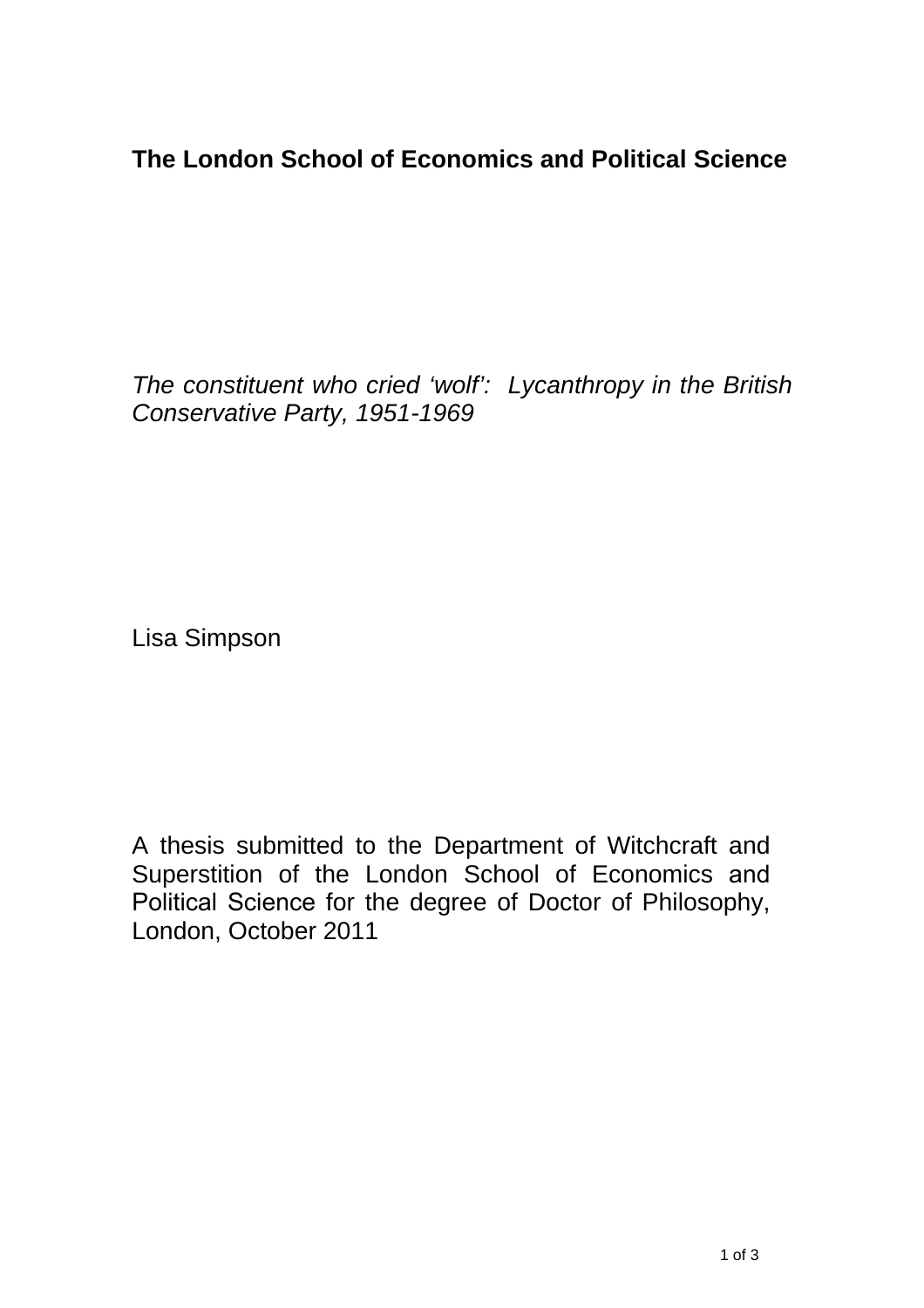### **Declaration**

I certify that the thesis I have presented for examination for the MPhil/PhD degree of the London School of Economics and Political Science is solely my own work other than where I have clearly indicated that it is the work of others (in which case the extent of any work carried out jointly by me and any other person is clearly identified in it).

The copyright of this thesis rests with the author. Quotation from it is permitted, provided that full acknowledgement is made. This thesis may not be reproduced without my prior written consent.

I warrant that this authorisation does not, to the best of my belief, infringe the rights of any third party.

I declare that my thesis consists of <**INSERT NUMBER**> words. **[See Regulations for Research Degrees, paragraphs 34.5 or 36.3 on the word count of your thesis]** 

#### **Statement of co-authored work (if applicable)**

I confirm that Chapter X was jointly co-authored with Professor Smith and I contributed y% of this work.

#### **Statement of inclusion of previous work (if applicable)**

I can confirm that chapter X was the result of previous study (for a X award) I undertook at X institution.

#### **Statement of use of third party for editorial help (if applicable)**

I can confirm that my thesis was copy edited for conventions of language, spelling and grammar by [**insert name of all third parties used for this purpose**. **See Statement on Editorial Help for further information.]**